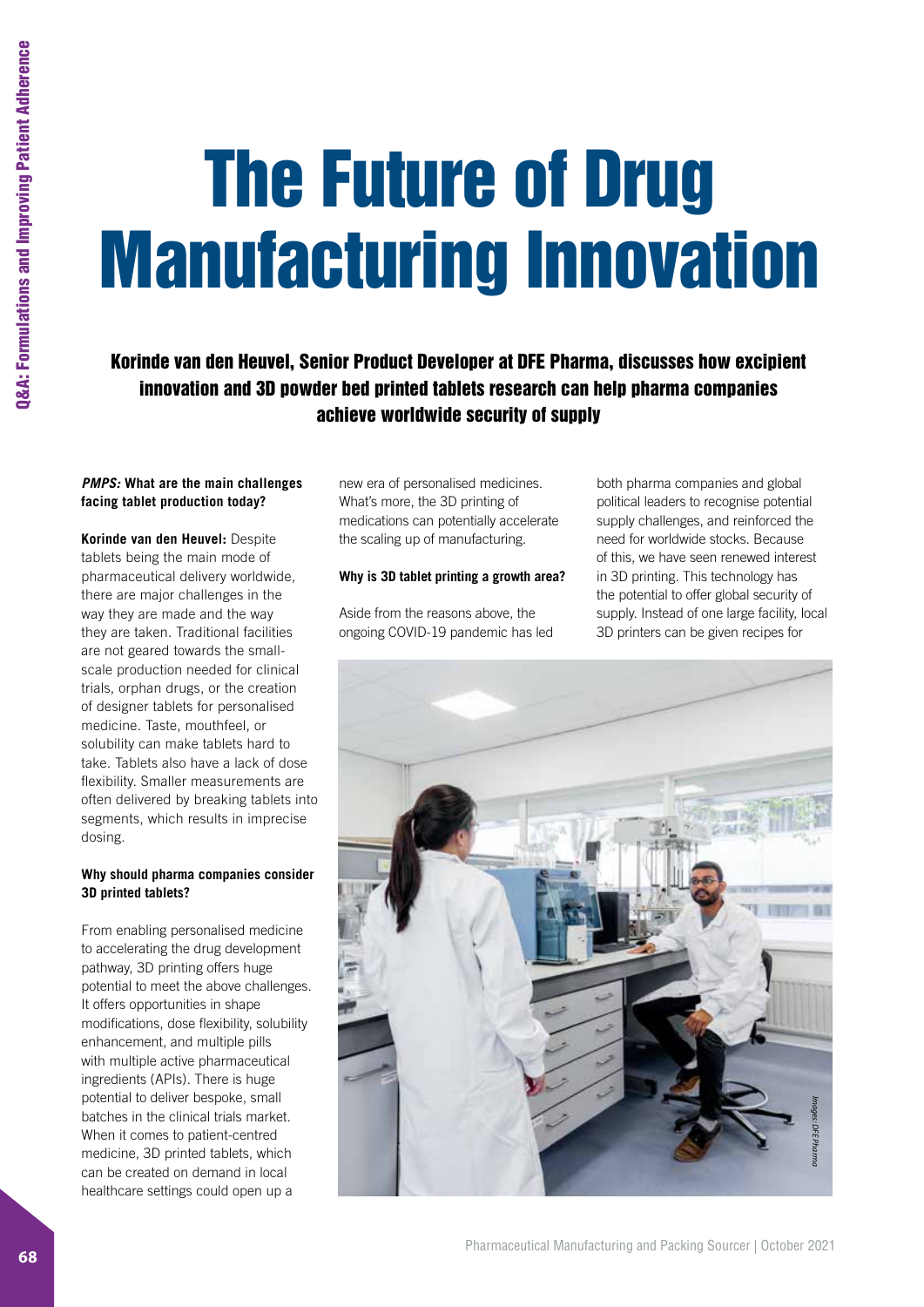



production of specific medicines relevant to their location's healthcare needs.

### **Are there any other changes you see as a result of the pandemic?**

We have already seen huge changes in the use of medicines and demand for new vaccines as a result of COVID-19. There has also been a shift in demand for existing therapies, and changes in both patient and research participant behaviour with greater use of remote consultations and decentralised clinical trials. Disruptions in the supply chain due to manufacturing shutdown and international restrictions have highlighted the urgent need for a reliable and consistent supply.

### **What do you need to consider when producing 3D printed tablets?**

Critical material attributes are vital when selecting excipients for a 3D-printed formulation. Flowability, wettability, and consolidation are the main characteristics for 3D printing using

powder bed printing technology. This differs from conventional tablets where compaction and flow behaviour are crucial.

### **Why use powder bed printing?**

Fused deposition modelling has long been the staple 3D printing method across sectors because it is relatively cheap and accessible. However, it is not suitable for thermosensitive APIs and can struggle to provide complete API release. Crucially, no perfect polymer or building material has been identified in drug production. Powder bed printing is arguably the best method for pharma manufacturing because it can provide fast and complete API release and is suitable for thermosensitive APIs.

### **Are there regulatory considerations?**

The overall approach to acceptance, validation, and registration of 3D printed tablets is similar to that of any other product. There must be a risk

assessment, followed by evaluation and validation of critical parameters. However, limited data on 3D printing and the relatively low number of products on the market could make this more challenging. A key advantage of powder bed 3D printing is that it has already been commercialised and approved by the FDA. In 2015, Spritam (levetiracetam), produced using ZipDose Technology from Aprecia Pharmaceuticals, was the first 3D-printed medication to receive FDA approval.

### **Are there any excipient-specific considerations?**

We know powder bed printing can result in significant dust formation during the process, and high friability in resulting tablets. Lactose is a good option to overcome the challenges found in the 3D printed tablet production process. However, greater understanding of the impact of different lactose grades is needed. This is why we recently carried out a research project on the